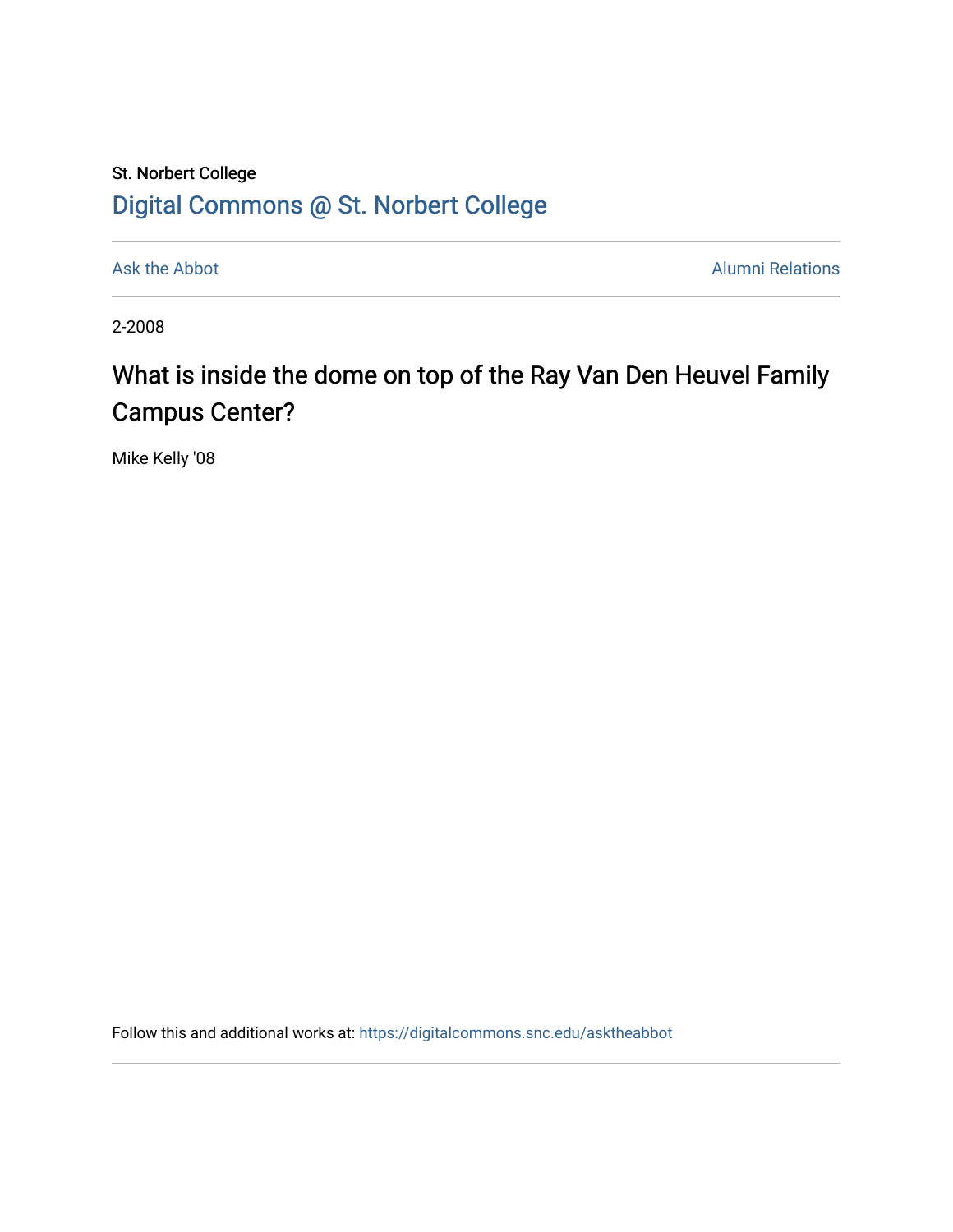



[Academics](https://www.snc.edu/academics) [Admission](https://www.snc.edu/admission) [Campus Life](https://www.snc.edu/campuslife) [Living Norbertine](https://www.snc.edu/livingnorbertine) [Athletics](https://www.snc.edu/athletics) [About](https://www.snc.edu/about)

Q

 $\geq$  [Alumni](https://www.snc.edu/alumni/)  $\geq$  [Ask the Abbot](https://www.snc.edu/alumni/abbot/)  $\geq$  February 2008 A

### [Alumni](https://www.snc.edu/alumni/index.html)

[Events & Reunions](https://www.snc.edu/alumni/event/index.html) [Behind the Arch](https://www.snc.edu/alumni/event/behindthearch/) [Benefits and Services](https://www.snc.edu/alumni/benefits.html) [Get Involved](https://www.snc.edu/alumni/getinvolved.html) [Give to SNC](http://giving.snc.edu/) [Alumni Awards](https://www.snc.edu/alumni/awards/index.html) [Knight Lights](https://www.snc.edu/alumni/knightlights/index.html) [Alumni-Owned](https://www.snc.edu/alumni/directory/index.html) [Businesses Network](https://www.snc.edu/alumni/directory/index.html) [Alumni Board](https://www.snc.edu/alumni/alumniboard.html) [Student Alumni](https://www.snc.edu/alumni/saa.html) [Ambassadors](https://www.snc.edu/alumni/saa.html) [Staff](https://www.snc.edu/alumni/contactus.html)

# February 2008 Question:

Dear Abbot Pennings,

What is inside the dome on top of the Ray Van Den Heuvel Family Campus Center?

Mike Kelly '08

#### Answer:

What a great question, as I have often wondered myself the function of the dome atop the widely used Campus Center.

As it turns out, just 25 years ago there was an 8-inch diameter telescope in what was considered the observatory, and what you term as the "dome." Unfortunately, and to the dismay of a great many astronomy-lovers, I'm certain, this space can no longer be used for star-gazing due to light pollution from campus and the rest of the city of De Pere. However, I do believe the birds still enjoy the view from high – as indeed they should.

*Responses to "Ask the Abbot" questions are penned by St. Norbert College staff in the name of Abbot Bernard Pennings, O.Praem., who founded St. Norbert College in 1898.*



#### Ask the Abbot

As the founder of St. Norbert College, and having a prime seat in the center of campus throughout the years, I, Abbot Bernard Pennings, hold the answers to many of your burning questions about the college. [Submit Your Question](https://www.snc.edu/alumni/abbot/index.html)

St. Norbert College **[Contact Us](http://www.snc.edu/about/contactus.html) [News](http://www.snc.edu/news/) [Undergraduate](http://www.snc.edu/academics/programsanddegrees.html)**